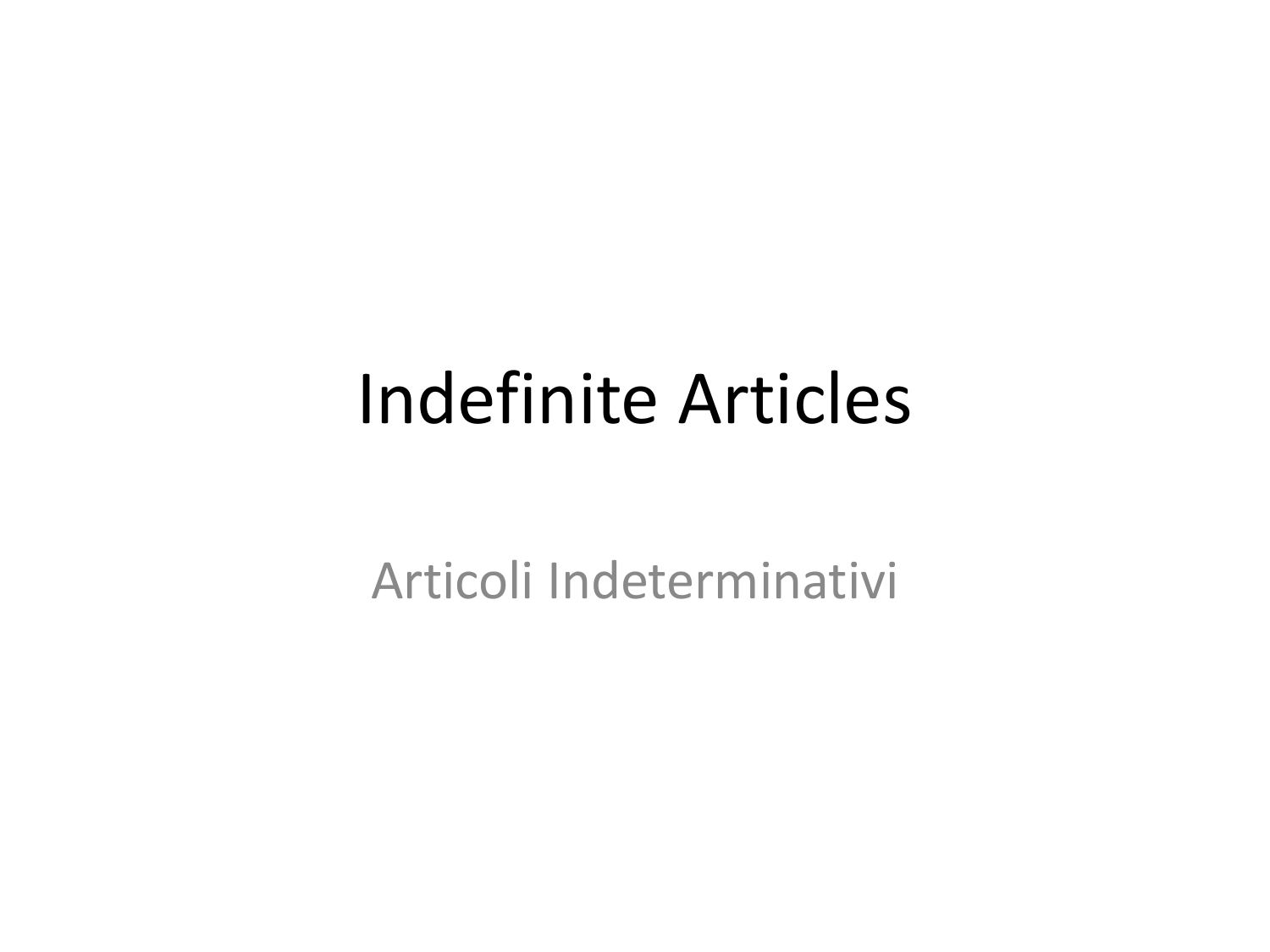## Goals of the Presentation

By the end of the presentation the learner will be able:

- 1. To state, in English, the difference between a definite and an indefinite article.
- 2. To state the different forms of the English and the Italian indefinite articles.
- 3. To use the Italian indefinite article in a complete sentence.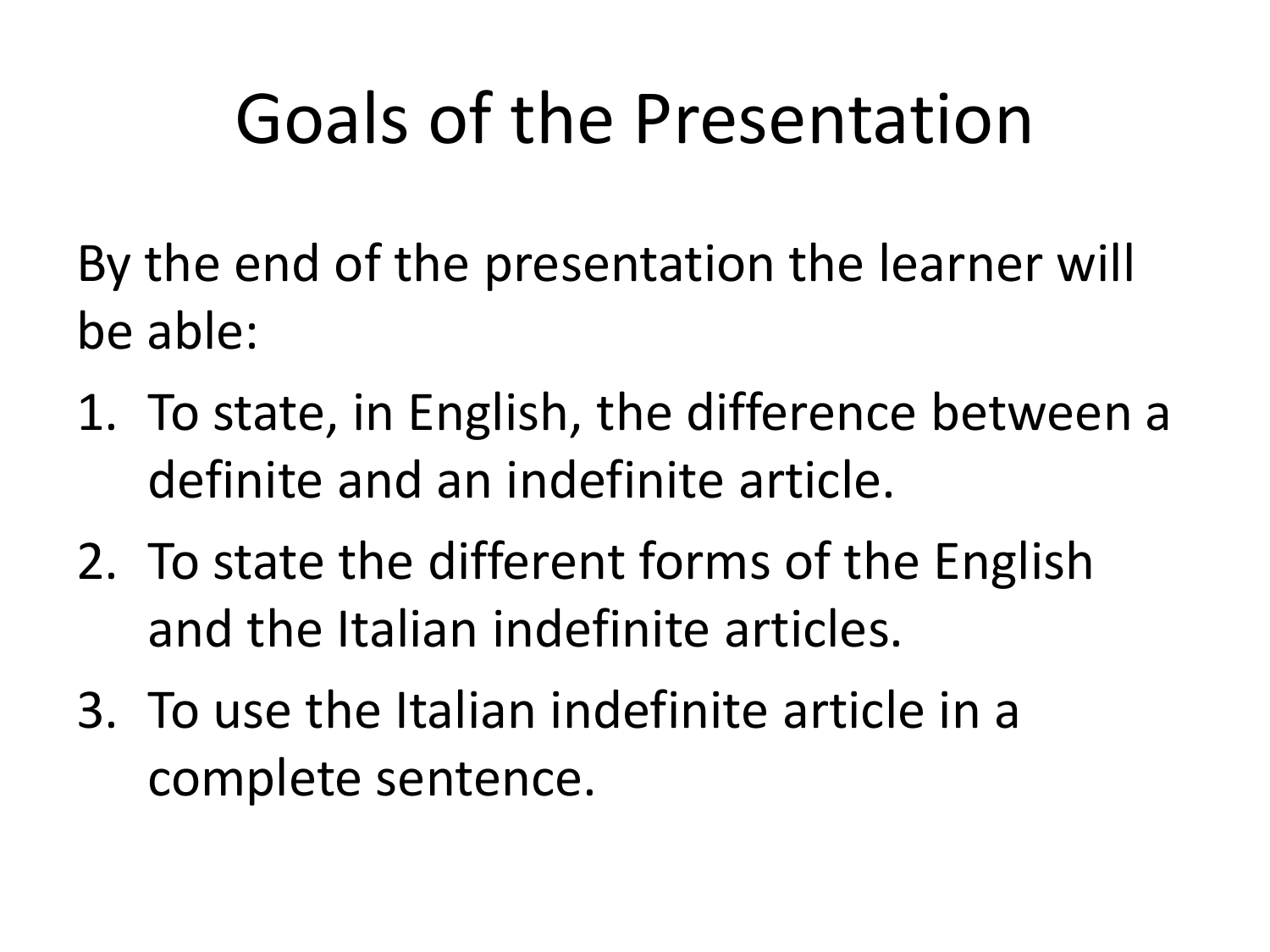## The Indefinite Article

- *A / An* are the indefinite articles of the American English Language (hft *English*).
- *A / An* indicate something that is generic.

– *The* cat on a hot tin roof. Listener and speaker know which *vs*

– *A* cat on a hot tin roof. Generic category, not any one cat.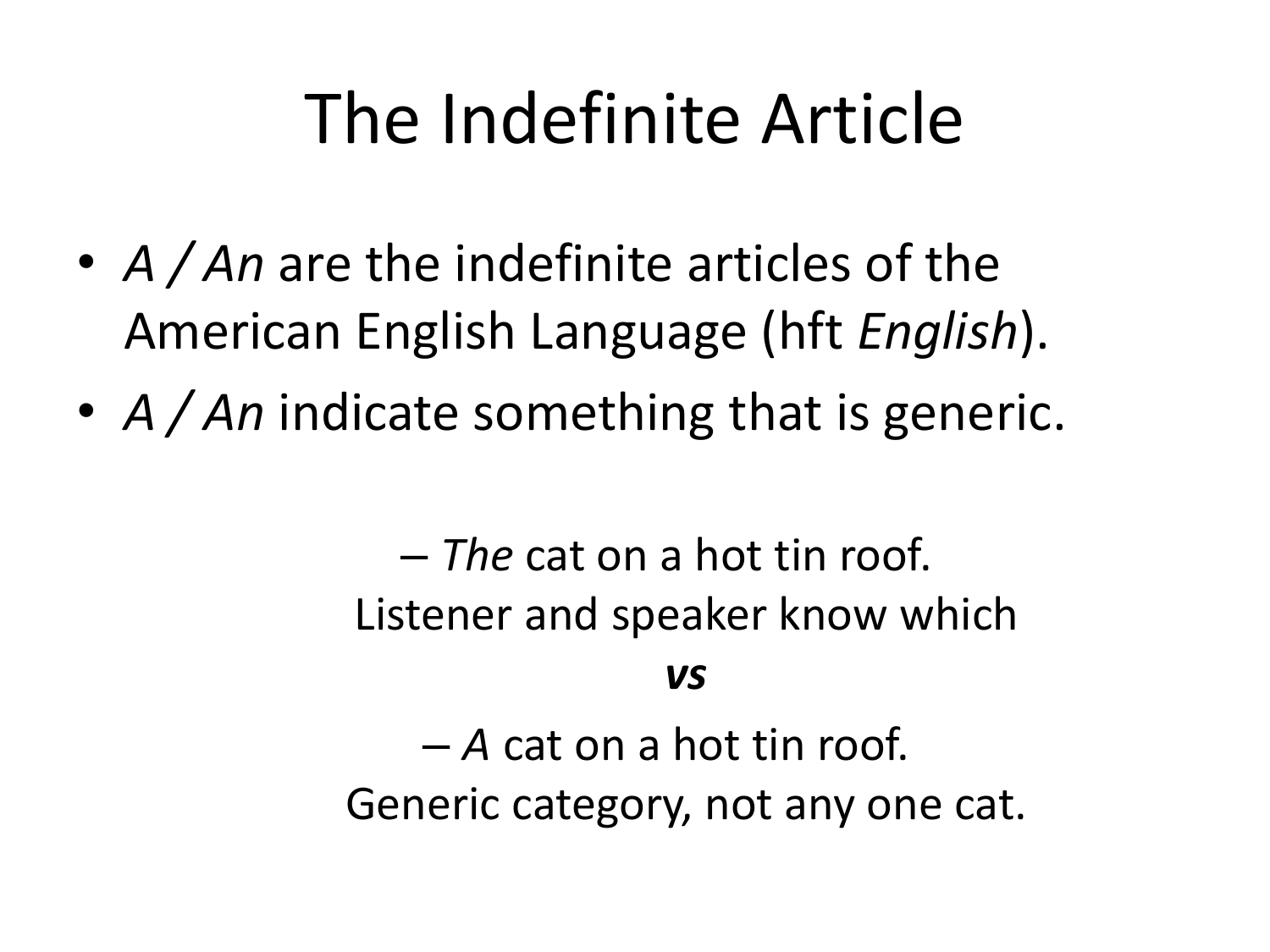## The Italian Indefinite Article

- While in English there are only two forms of the indefinite article: *A / An*.
- In Italian there are *four* forms…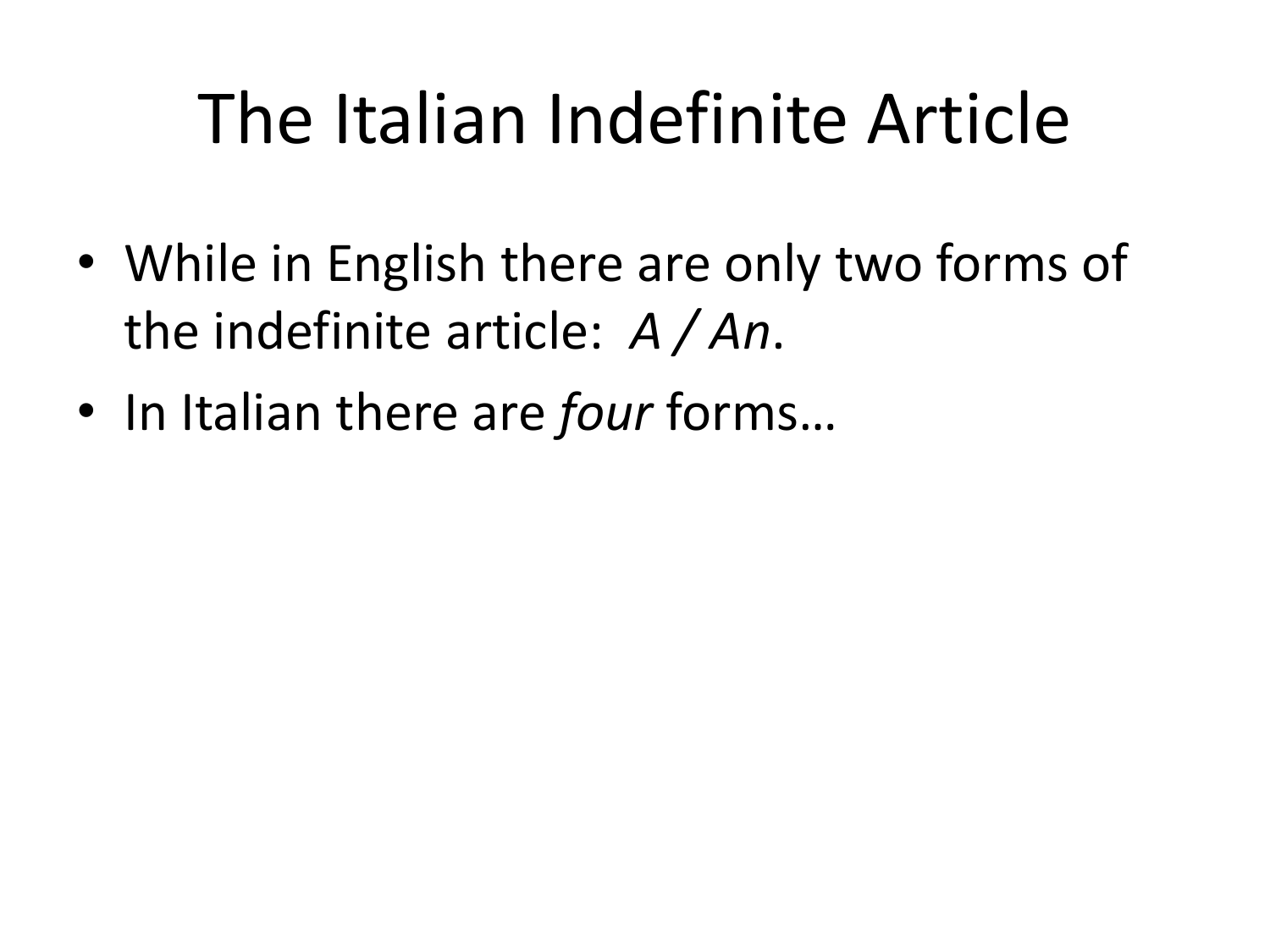#### The Forms

| <b>Masculine</b> |     |
|------------------|-----|
|                  | Uno |
|                  | Un  |
|                  |     |
|                  |     |
| Feminine         |     |
|                  | Una |
|                  | Un' |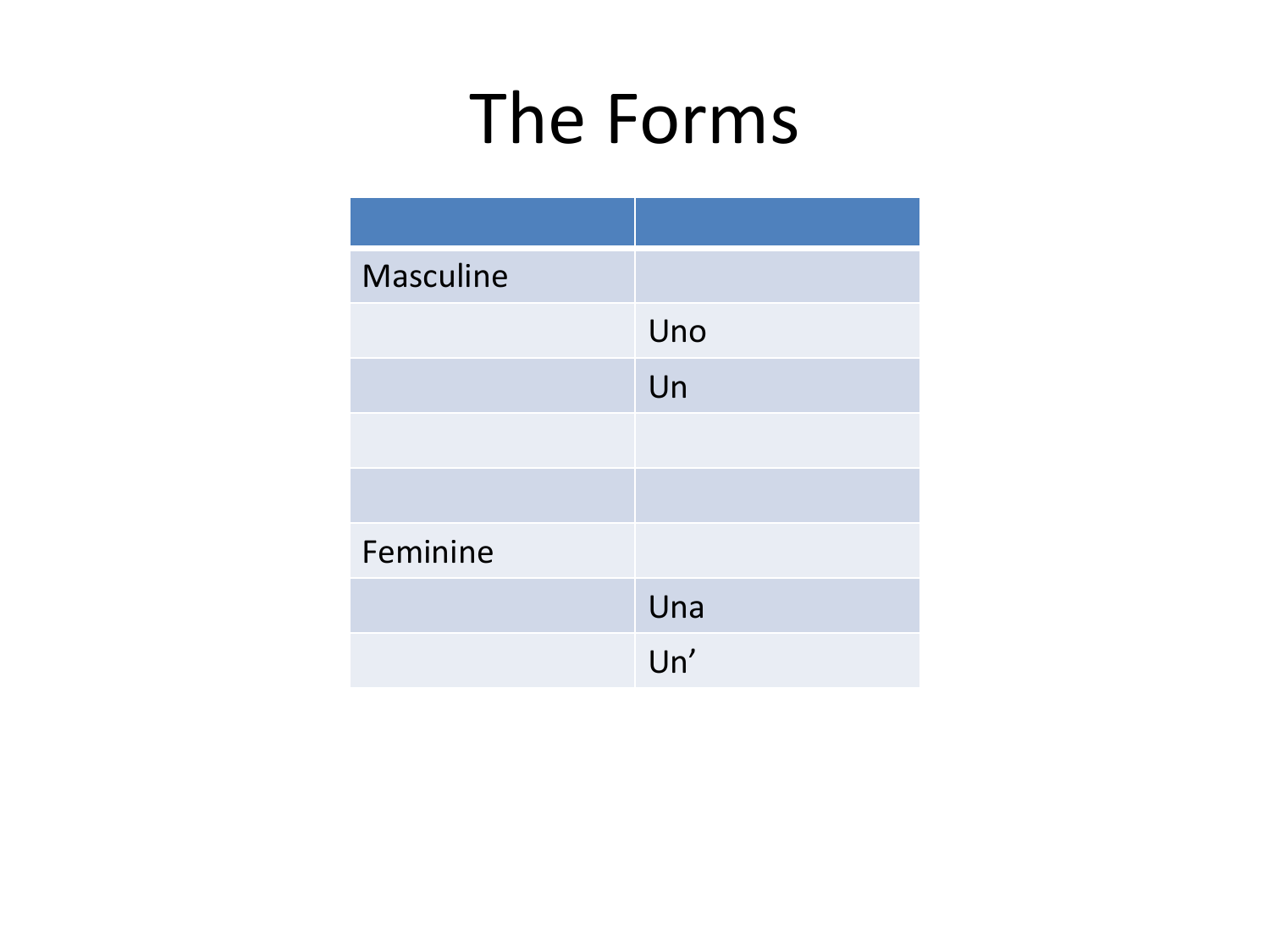Articoli Indeterminativi: Maschili

#### **INDEFINITE ARTICLES: MASCULINE FORM**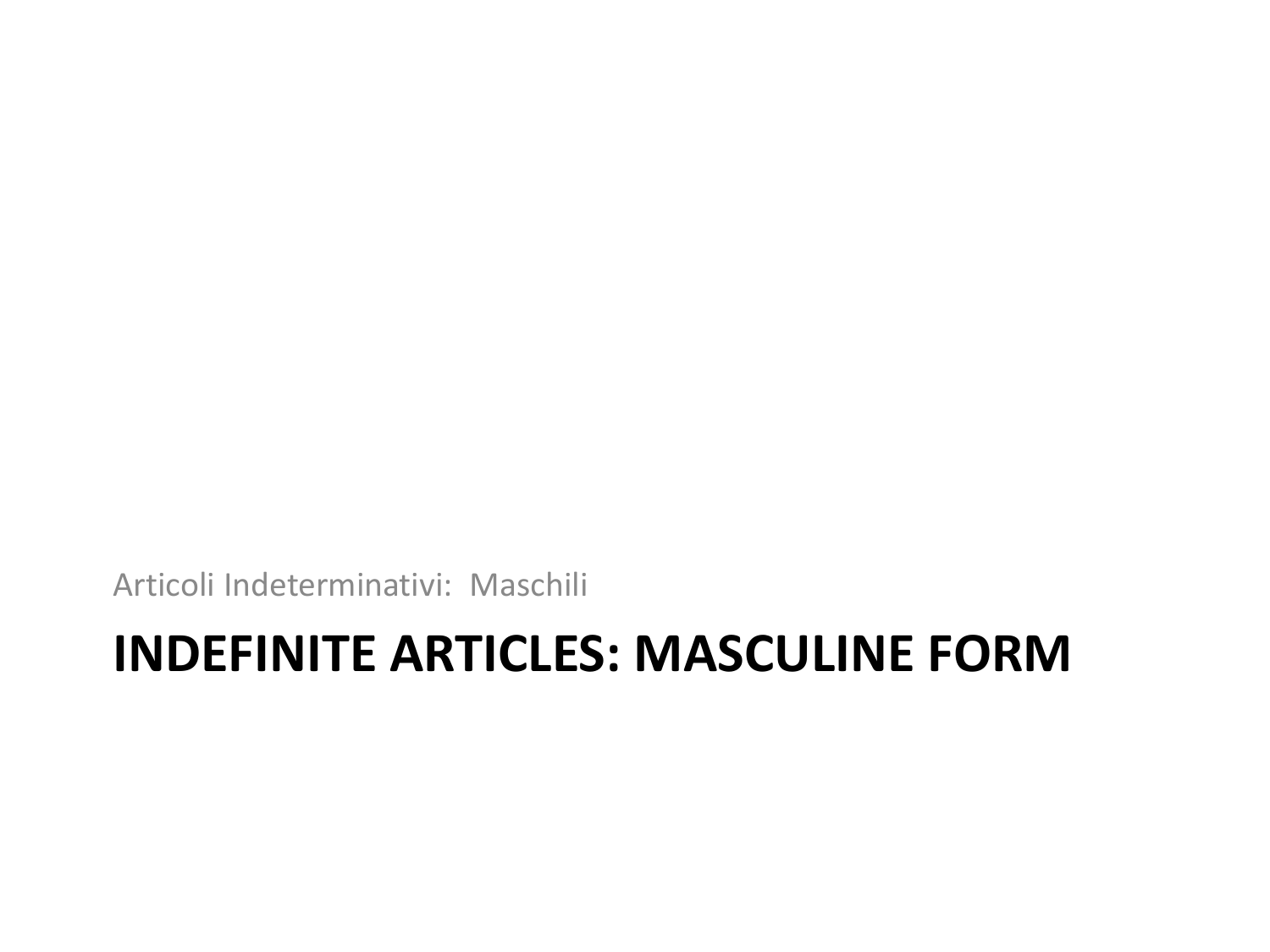#### The Masculine Forms



When are these forms used?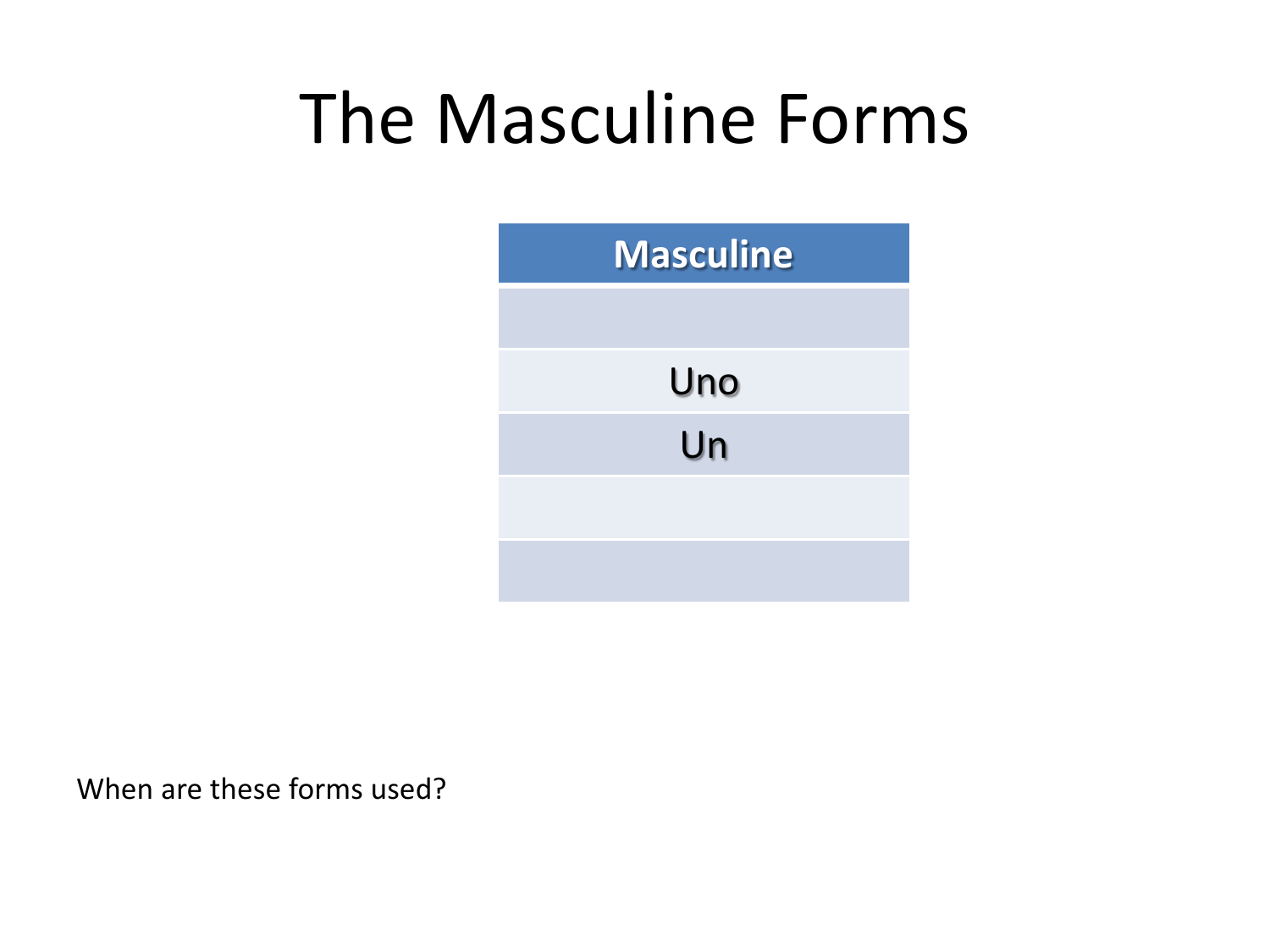## Uno

Uno  $\Rightarrow$  when the word that follows is masculine singular and begins with:

- 1. Gn ... Uno gnomo
- 2. Pn ... Uno **pn**eumatico
- 3. Ps ... Uno psicologo
- 4. S + Consonant ... Uno studente
- 5. Z ... Uno zaino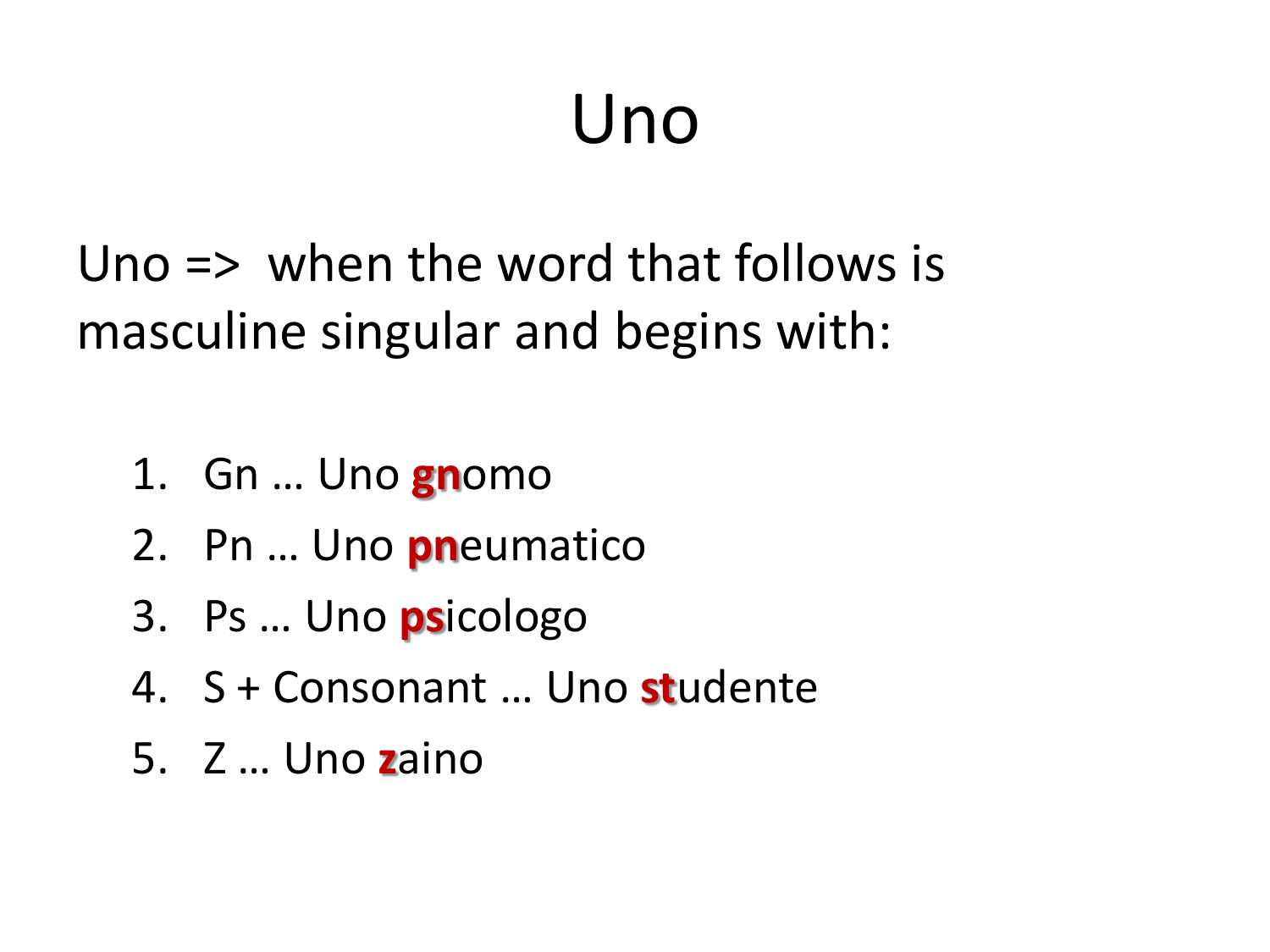## Un

- Un => It does not matter that the following word begins with a vowel, as long as it is masculine and singular:
	- 1. A ... Un albero
	- 2. E ... Un elefante
	- 3. I... Un inferno
	- 4. O ... Un ombrello
	- 5. U ... Un **u**omo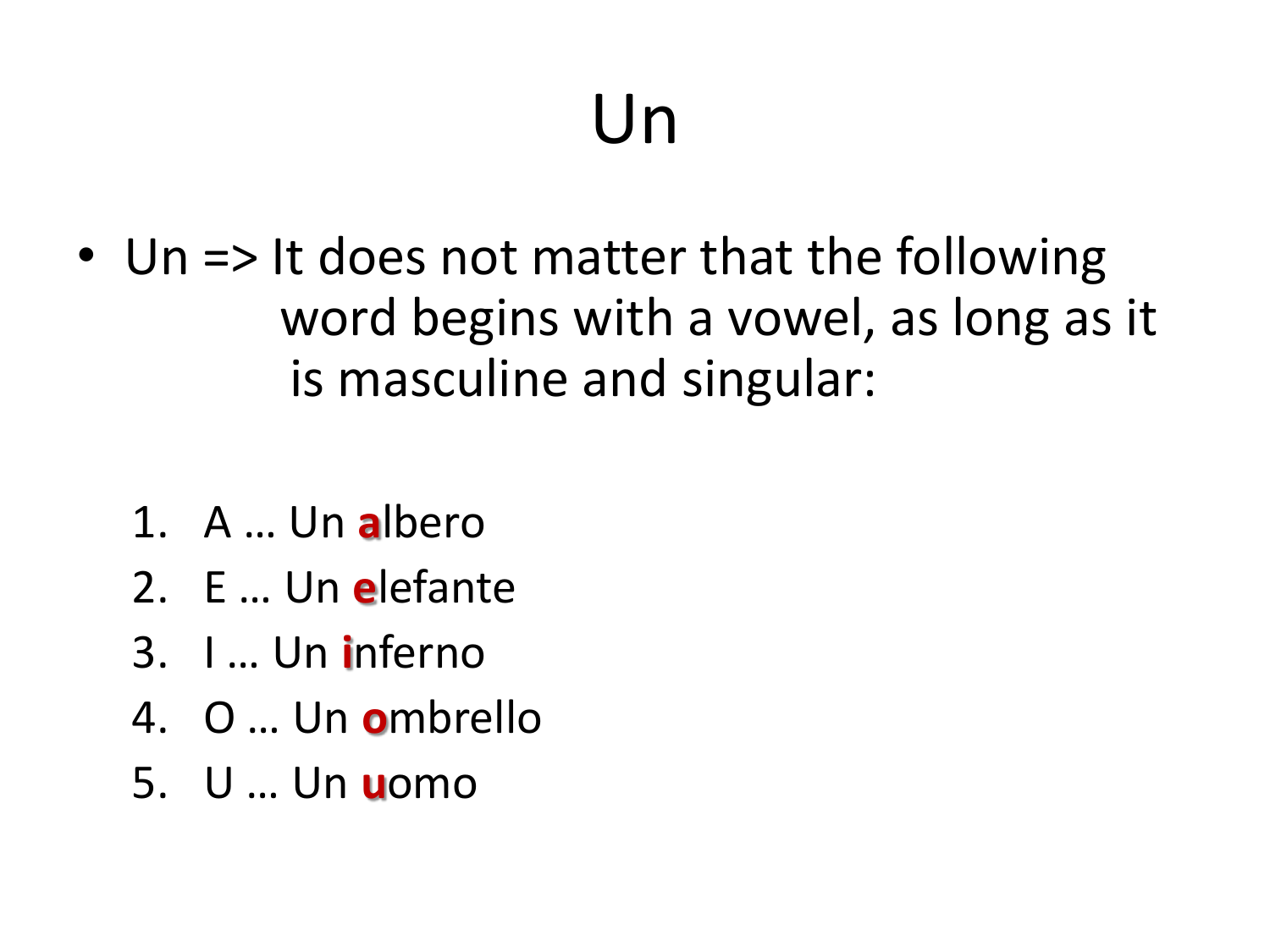## Un

• Un  $\Rightarrow$  When the word that follows is masculine singular and begins with: all else...

- 1. B ... Un **b**ambino
- 2. F ... Un figlio
- 3. S + vowel ... Un sandalo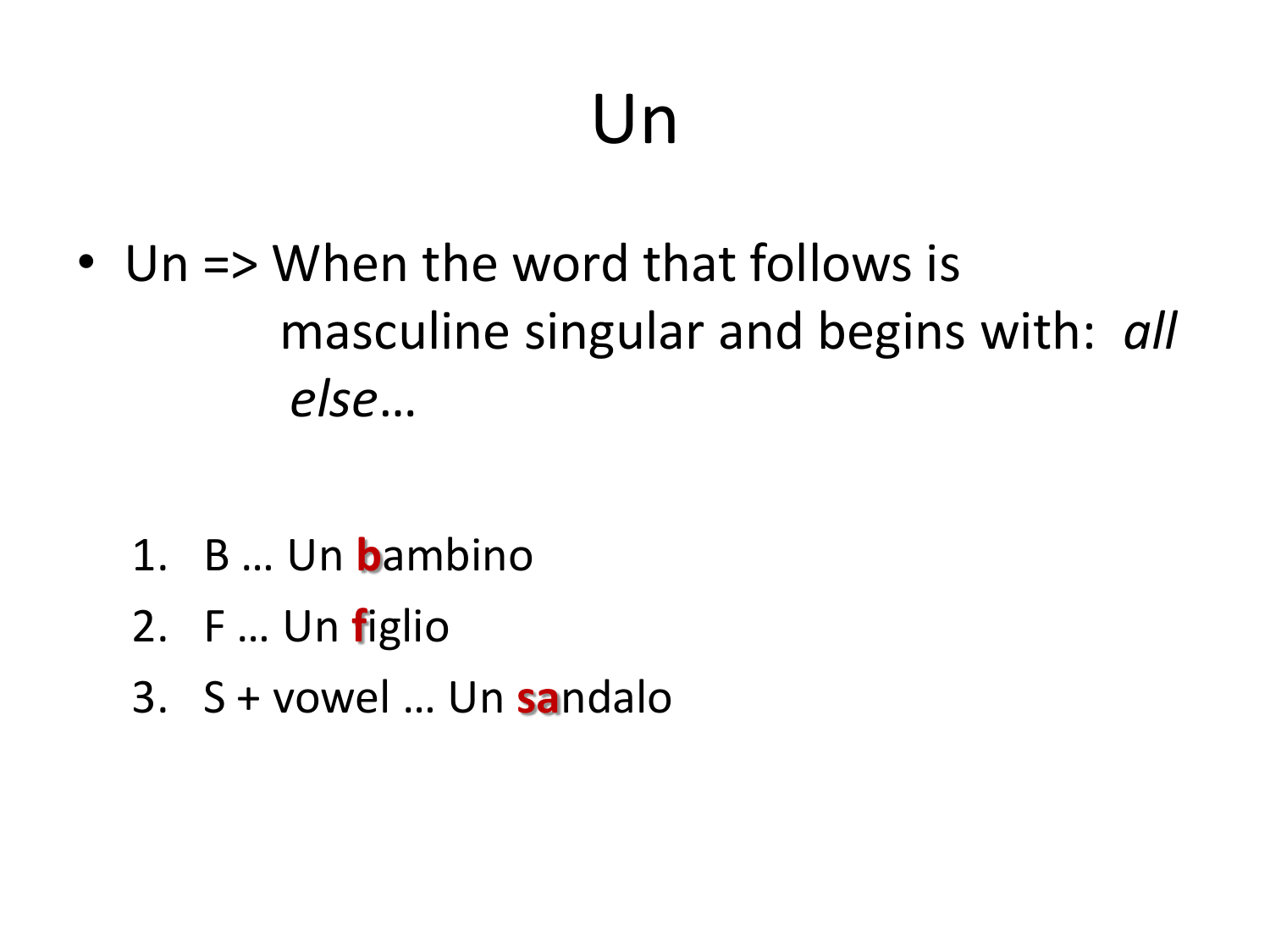Articoli Determinativi: Feminili

#### **DEFINITE ARTICLES: FEMININE FORM**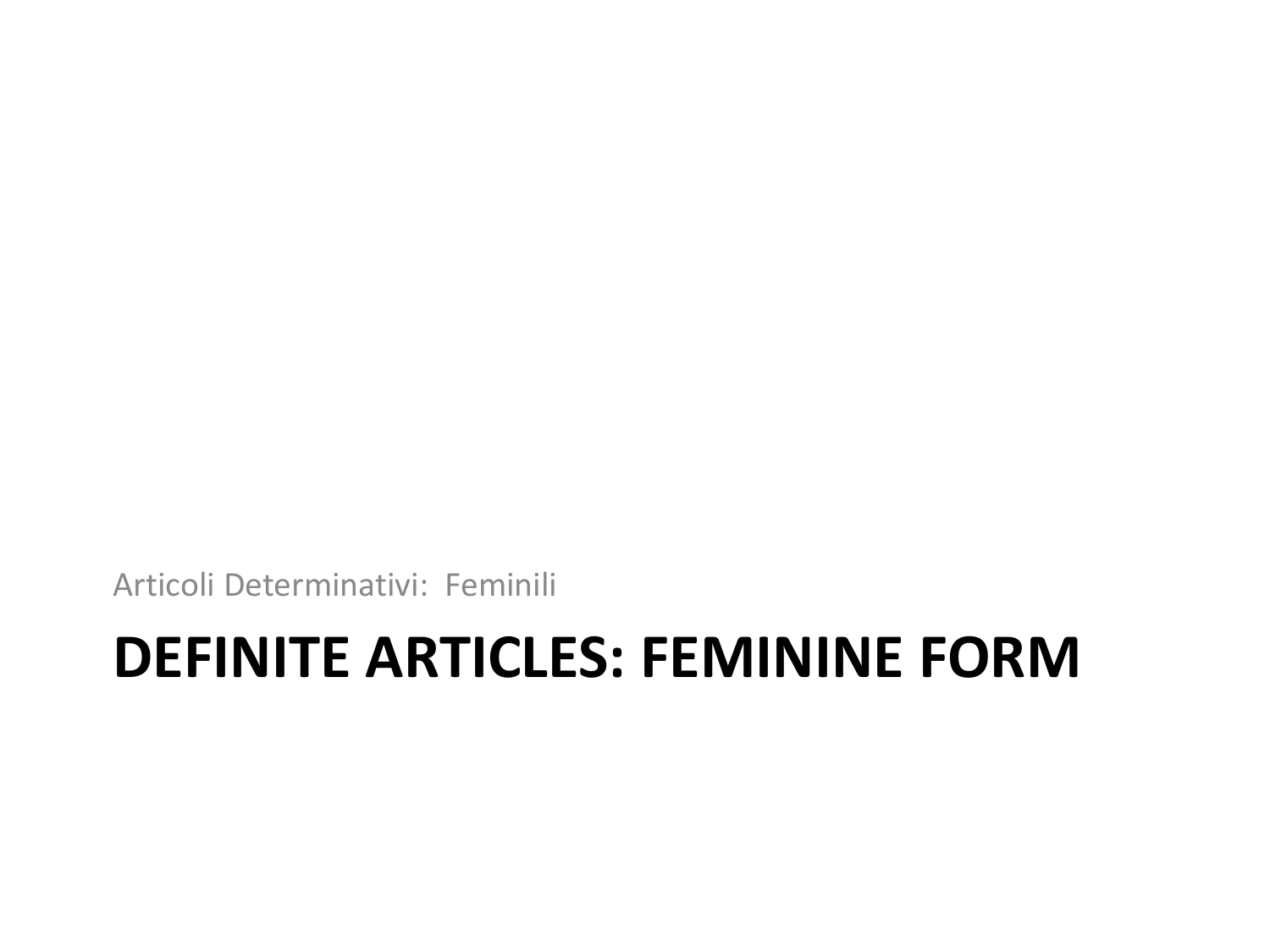#### The Feminine Forms



When are these forms used?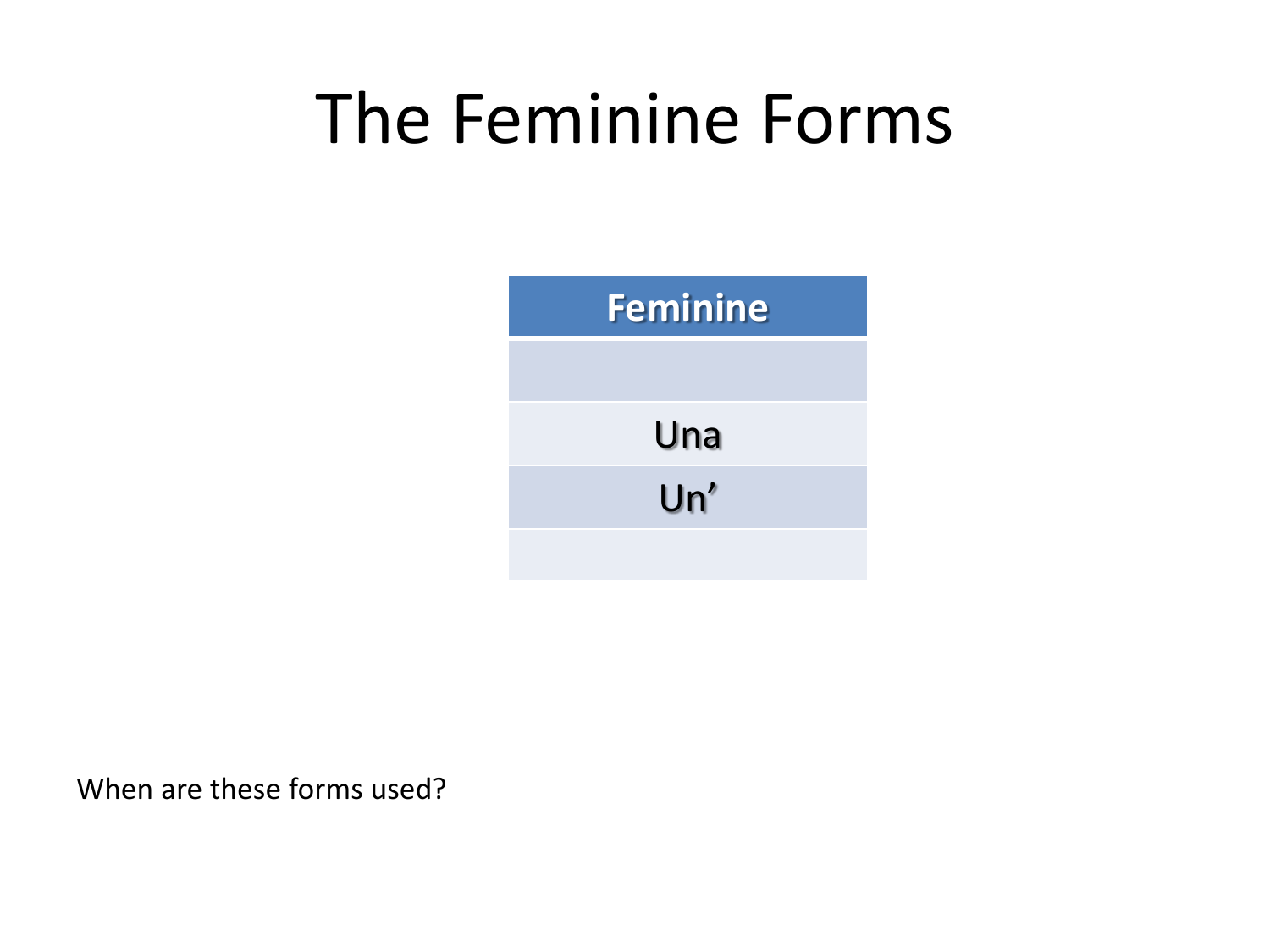# $Un'$

• Un' => when the word that follows is feminine singular and begins with:

- 1. A ... Un'assenza
- 2. E ... Un'entrata
- 3. I ... Un'ipocrisia
- 4. O ... Un'ora
- 5. U ... Un'uscita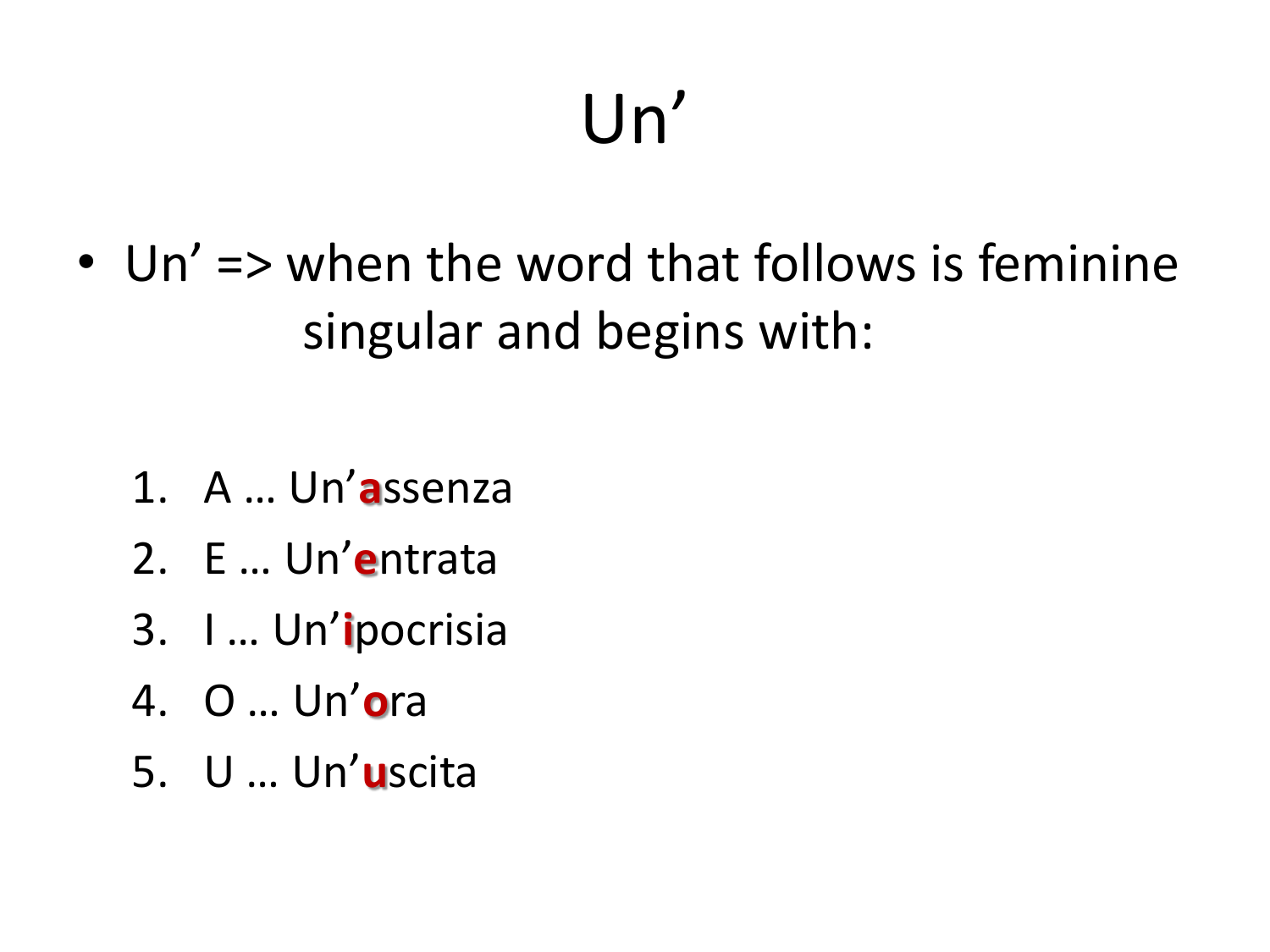#### Una

• Una => when the word that follows is feminine singular and begins with: all  $else...$ 

- 1. B ... La **b**ambina [Le bambine] 2. F ... La figlia [Le figle]
- 3. Z ... La zia [Le zie]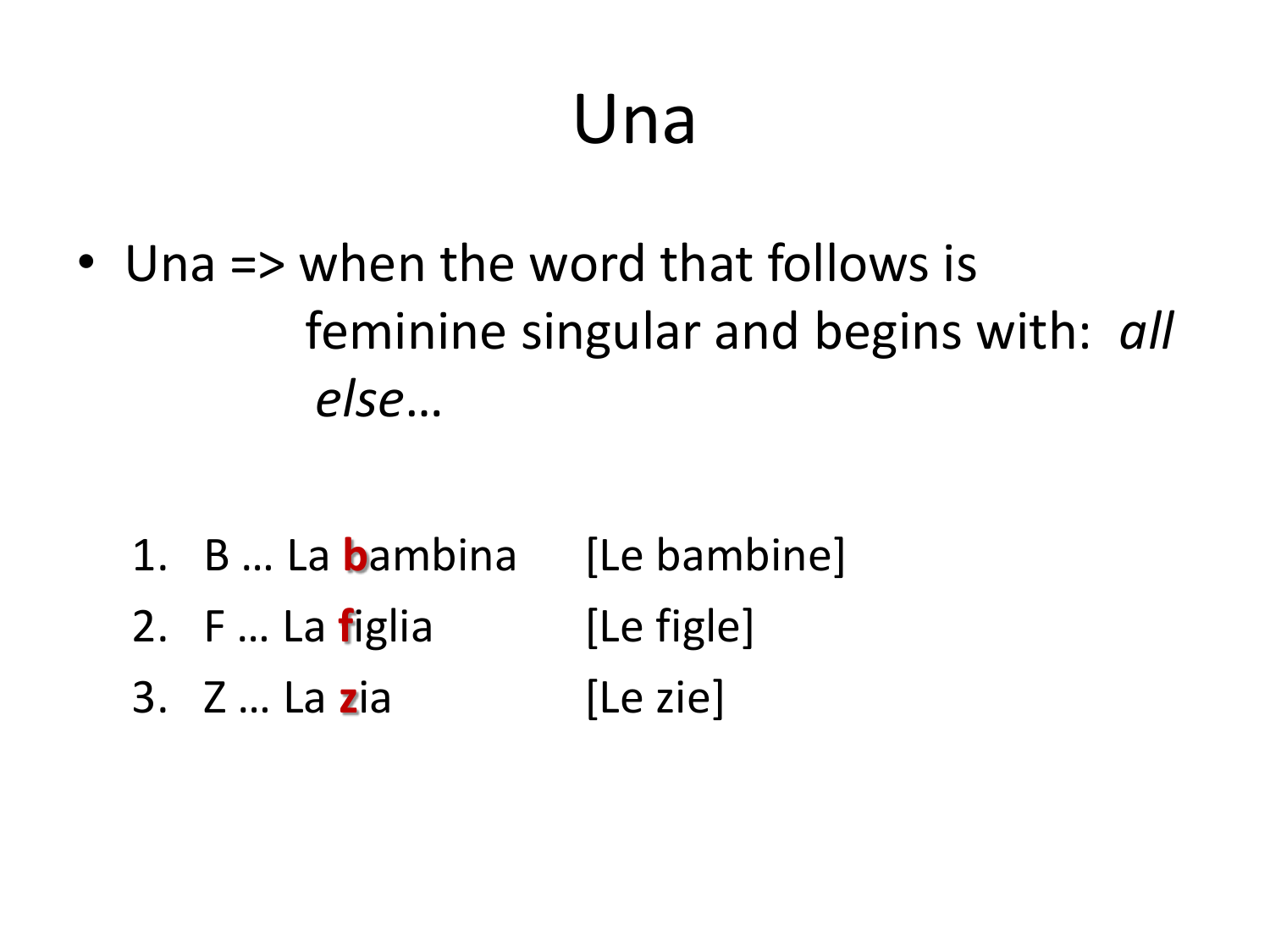Articoli Indeterminativi: Esercizi

#### **INDEFINITE ARTICLES: EXERCISES**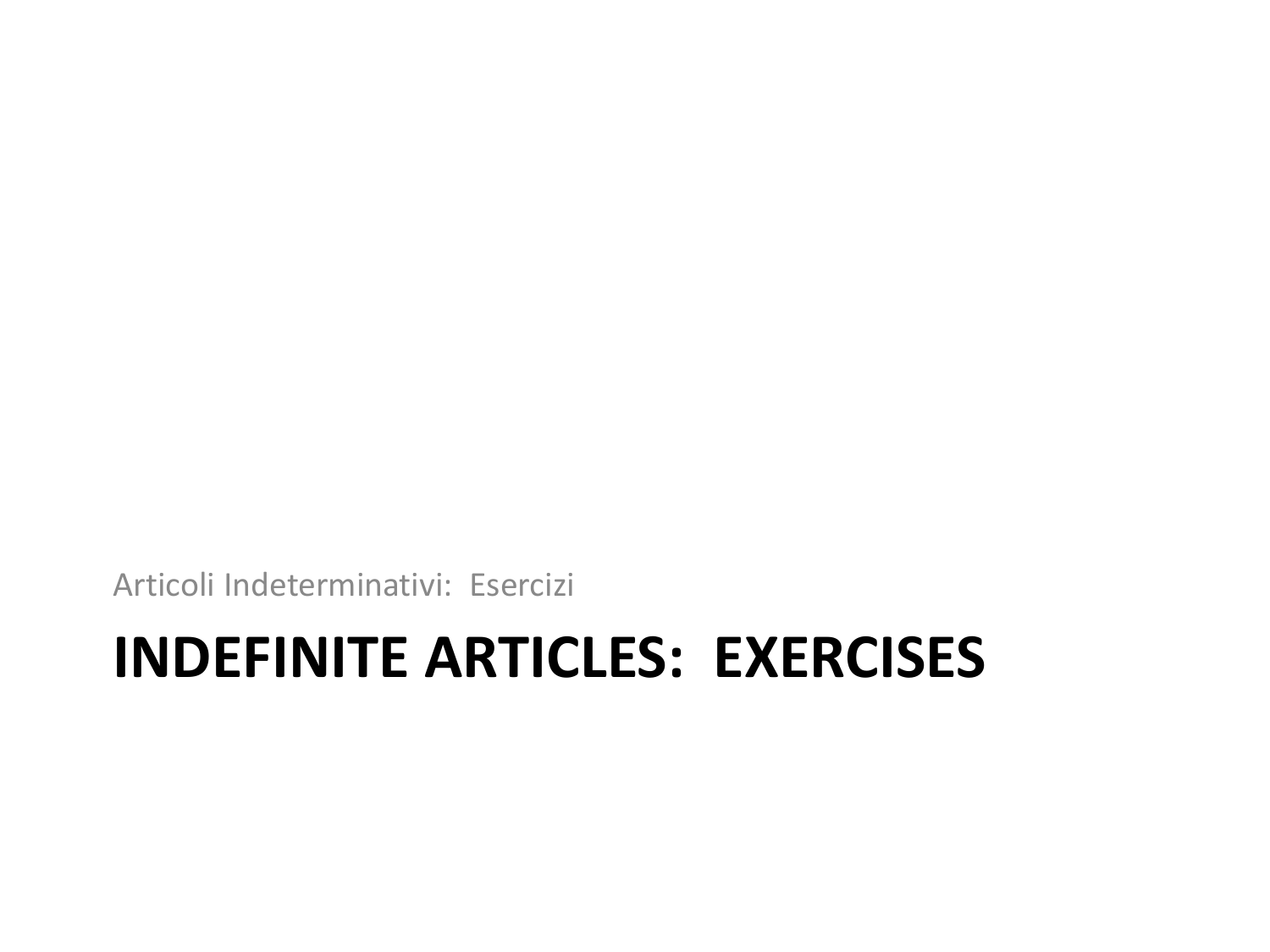### Examples

- 1. aula
- 2. lavagna
- 3. \_\_\_ cestino
- 4. studente
- 5. libro
- 6. \_\_\_ professoressa
- 7. \_\_\_ matita
- 8. quaderno
- 9. cartina geografica
- 10. banco
- 11. zaino
- 12. bandiera
- 1. cattedra
- 2. \_\_\_ pezzo di gesso
- 3. \_\_\_ stampante
- 4. computer
- 5. porta
- 6. \_\_\_ orologio
- 7. riga
- 8. \_\_\_ un foglio di carta
- 9. professore
- 10. studentessa
- 11. orologio
- 12. cancellino